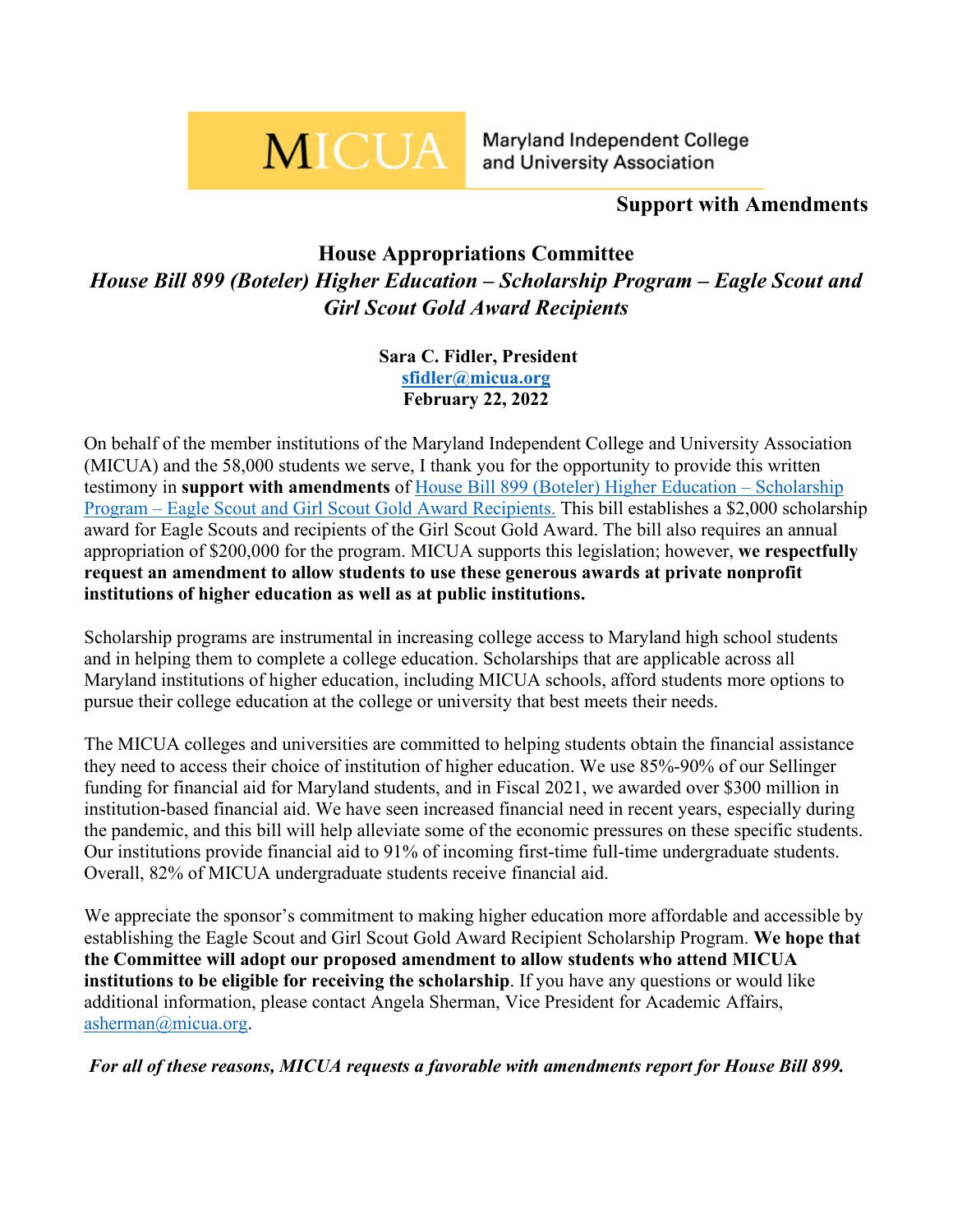### Amendments to [HB 899 Higher Education –](https://mgaleg.maryland.gov/mgawebsite/Legislation/Details/hb0899) Scholarship Program – Eagle Scout and Girl [Scout Gold Award Recipients](https://mgaleg.maryland.gov/mgawebsite/Legislation/Details/hb0899) By: MICUA

18-3901.

(A) THERE IS AN EAGLE SCOUT AND GIRL SCOUT GOLD AWARD RECIPIENT SCHOLARSHIP PROGRAM.

(B) A RECIPIENT OF A SCHOLARSHIP AWARD UNDER THIS SECTION SHALL:

- (1) (I) BE AN EAGLE SCOUT; OR
	- (II) BE A RECIPIENT OF THE GIRL SCOUT GOLD AWARD;
- (2) BE A RESIDENT OF THE STATE;

(3) BE ENROLLED AT AN INSTITUTION OF HIGHER EDUCATION IN THE STATE ON OR BEFORE THE DATE THAT THE STUDENT REACHES THE AGE OF 21 YEARS; AND

(4) BE ENROLLED AS A CANDIDATE FOR AN ASSOCIATE DEGREE OR A BACHELOR'S DEGREE.

(C) THE EAGLE SCOUT AND GIRL SCOUT GOLD AWARD RECIPIENT SCHOLARSHIP AWARD FOR EACH SCHOOL YEAR IS \$2,000.

(D) A RECIPIENT MAY CONTINUE TO RECEIVE AN AWARD UNTIL THE EARLIER OF:

(1) 5 YEARS AFTER FIRST ENROLLING AS A CANDIDATE FOR AN ASSOCIATE DEGREE OR A BACHELOR'S DEGREE AT **A PUBLIC AN** INSTITUTION OF HIGHER EDUCATION IN THE STATE; OR

(2) THE DATE THAT THE STUDENT IS AWARDED A BACHELOR'S DEGREE.

(E) THE OFFICE SHALL APPROVE UP TO THE FOLLOWING NUMBER OF SCHOLARSHIP AWARDS EACH YEAR ON A FIRST-COME, FIRST-SERVED BASIS:

- (1) 50 AWARDS TO EAGLE SCOUTS; AND
- (2) 50 AWARDS TO GIRL SCOUT GOLD AWARD RECIPIENTS.